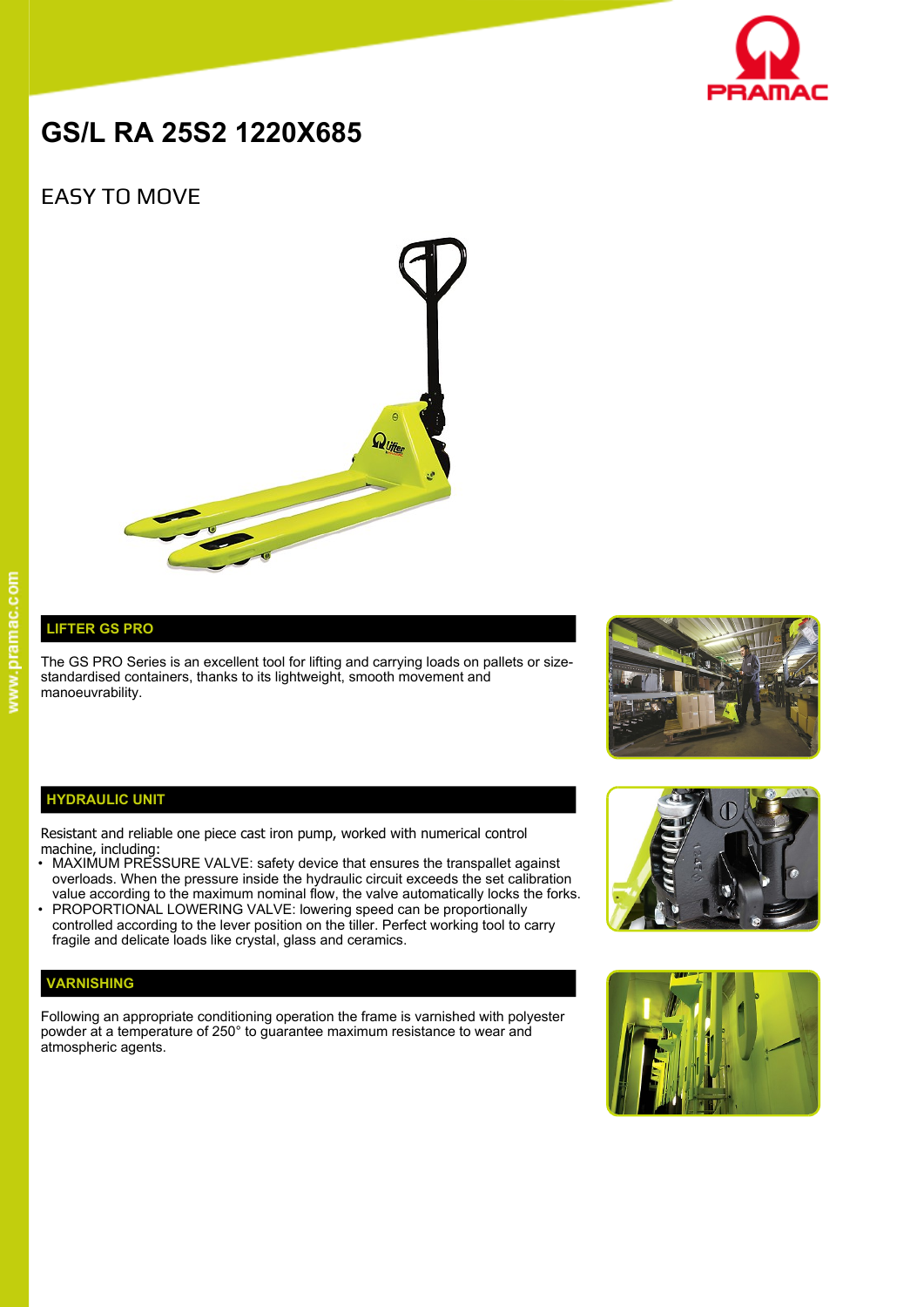| <b>Description</b>         |   |    |            |
|----------------------------|---|----|------------|
| 1.1 Manufacturer           |   |    | LIFTER     |
| 1.3 Drive                  |   |    | Manual     |
| 1.4 Operator type          |   |    | Pedestrian |
| 1.5 Load capacity          | Q | Кg | 2500       |
| 1.6 Load centre distance   | c | mm | 610        |
| 1.8 Load axle to end forks | x | mm | 1002       |
| 1.9 Wheel base             | v | mm | 1262       |

| <b>Weights</b>               |    |      |
|------------------------------|----|------|
| 2.1 Service weight           | Кg | 69   |
| 2.2 Axle load, laden rear    | Kg | 1798 |
| 2.2 Axle load, laden front   | Kg | 771  |
| 2.3 Axle load, unladen rear  | Kq | 23   |
| 2.3 Axle load, unladen front | Kq | 46   |

|            |    | POLY.I./<br><b>NYLON</b> |
|------------|----|--------------------------|
|            |    | <b>NYLON</b>             |
|            | mm | 200                      |
|            | mm | 55                       |
|            | mm | 82                       |
|            | mm | 82                       |
|            | nr | 2                        |
|            |    | No                       |
| <b>b10</b> | mm | 155                      |
| b11        | mm | 535                      |
|            |    |                          |

| <b>Dimensions</b>                          |                |    |      |
|--------------------------------------------|----------------|----|------|
| 4.4 Lift height                            | h3             | mm | 115  |
| 4.9 Height of tiller in drive position max | h14            | mm | 1160 |
| 4.15 Height, lowered                       | h13            | mm | 85   |
| 4.19 Overall lenght                        | 11             | mm | 1620 |
| 4.20 Lenght to face of forks               | 12             | mm | 400  |
| 4.21 Overall width                         | b <sub>1</sub> | mm | 685  |
| 4.22 Fork dimensions - Thickness           | s              | mm | 55   |
| 4.22 Fork dimensions - Width               | e              | mm | 150  |
| 4.22 Fork dimensions - Lenght              |                | mm | 1220 |
| 4.25 Distance between fork arms            | b5             | mm | 685  |
| 4.32 Ground clearance, centre of wheelbase | m2             | mm | 30   |
| 4.34 Aisle width                           | Ast            | mm | 1855 |
| 4.35 Turning radius                        | Wa             | mm | 1437 |

| <b>Performance data</b>   |         |    |
|---------------------------|---------|----|
| 5.2 Lifting speed laden   | strokes | 13 |
| 5.2 Lifting speed unladen | strokes | 13 |
|                           |         |    |